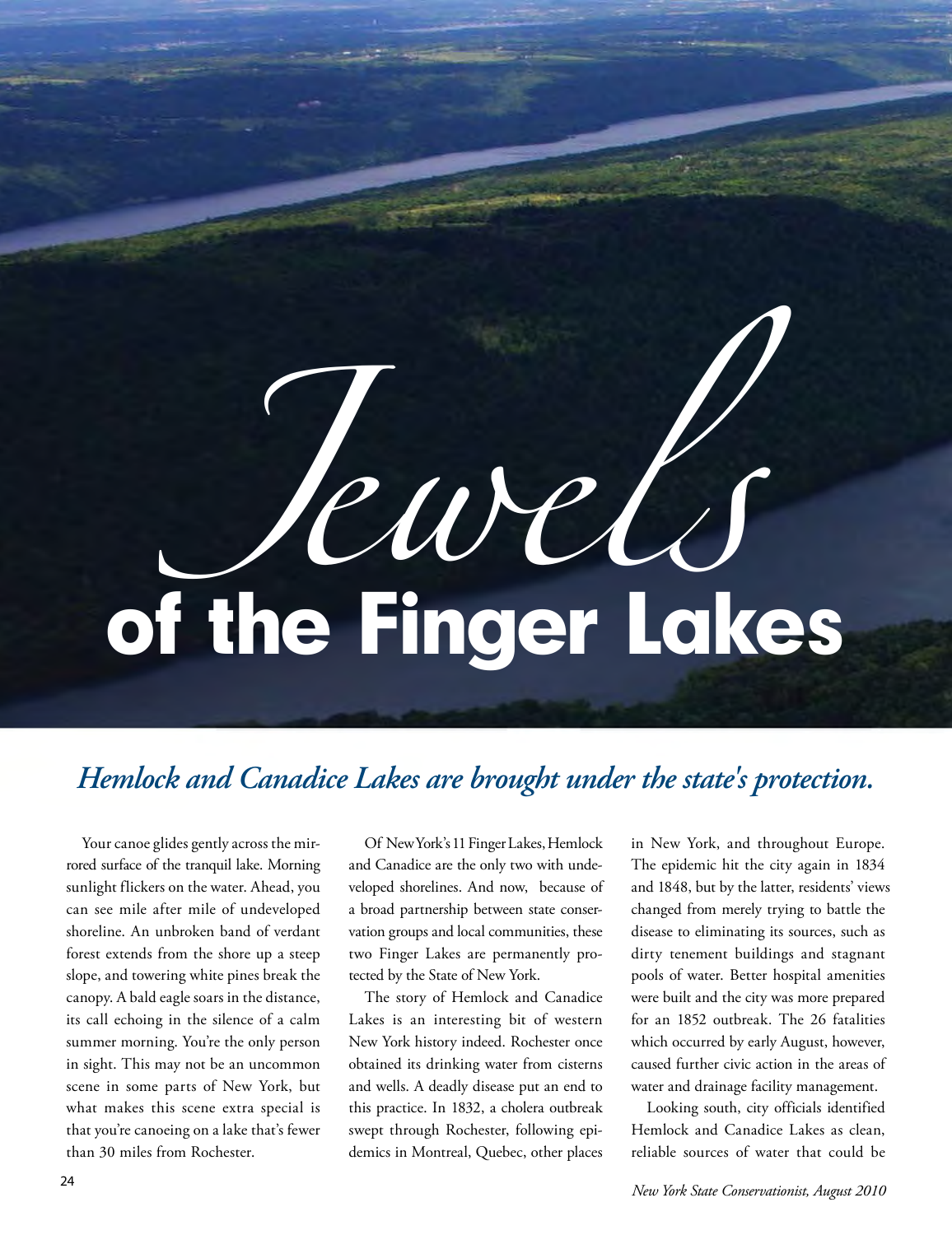

By Jim Howe

 pristine waters from Hemlock and Canadice Lakes were tapped, and helped Rochester prosper into one of our state's delivered to the city by gravity. These largest cities. Since 1876, the City of Rochester has used water from the lakes as its primary source of drinking water.

 Shortly after the city built its conduit system, Hemlock Lake experienced a posal to build a hotel and summer begin acquiring lakeshore properties to protect its investment in its drinking boom in cottage and hotel development along its shoreline. In the 1890s, a proresort on the lake prompted the city to



 The conduit carrying water to Rochester was installed in 1893.

 water supply. "By the 1950s, the city had watershed, including the shorelines of both lakes and much of the surrounding forested hillsides," says Don Root, the acquired nearly 7,000 acres of land in the city's watershed conservationist.

 the 1970s—when bald eagle populations were critically endangered in the Lower In addition to their importance as sources of drinking water, the lakes are also prime fish and wildlife habitat. In 48—the sole remaining nest in the entire state was located at Hemlock Lake. Today, two pairs of bald eagles nest in the watershed. "That's a testament to the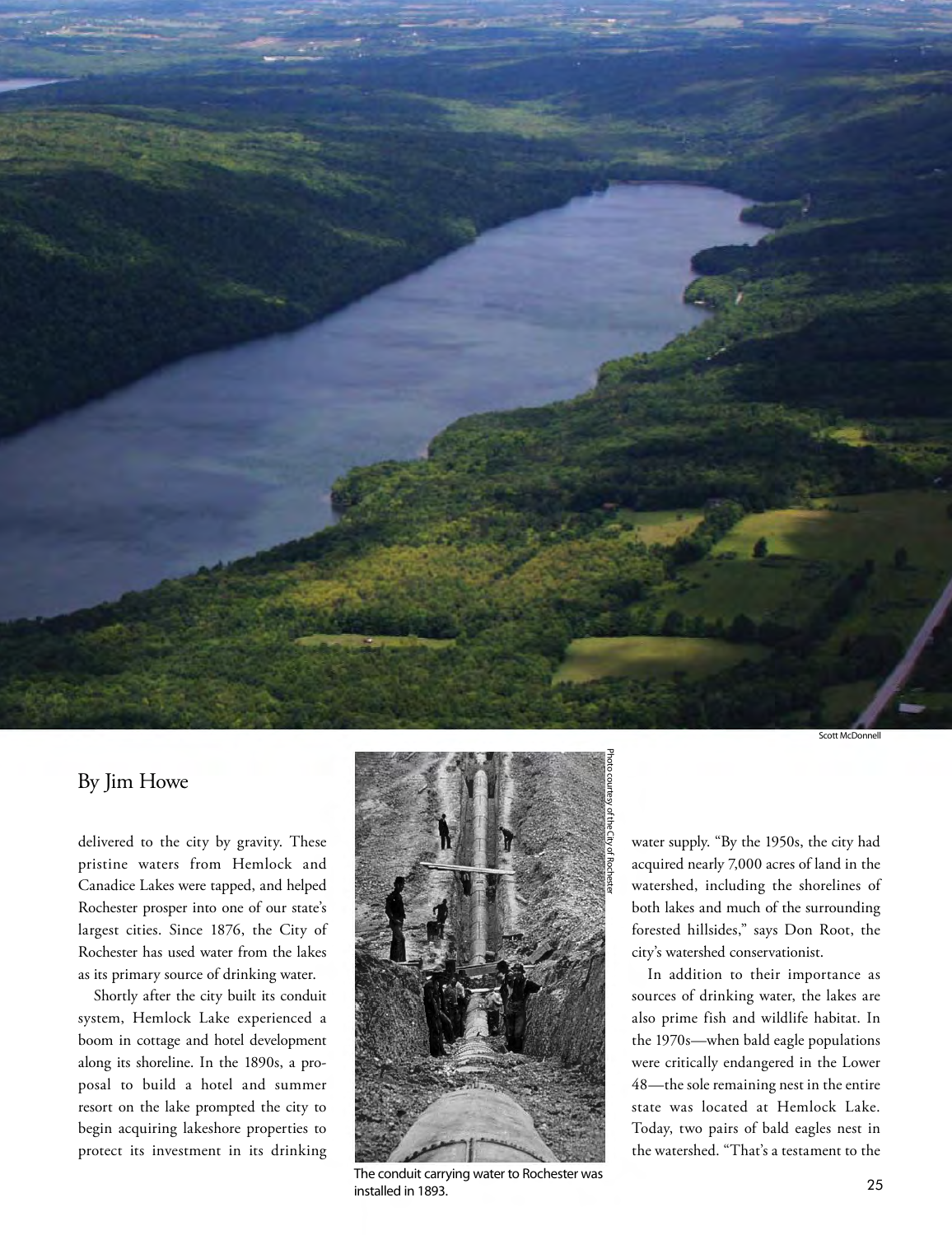quality of the water, the habitat, the lack of human disturbance, and the excellent stewardship by the City of Rochester staff at Hemlock and Canadice Lakes," says DEC's Endangered Species Unit leader, Peter Nye.

 Hemlock and Canadice Lakes also mountain bike, canoe, kayak, hike, bird- watch and hunt in a pristine setting. For managed these lands, allowing compatible source and recreational haven be secured offer outstanding recreational opportunities for the public. Every year, thousands of people visit the two lakes to fish, more than 100 years, the city carefully recreational use. But considering all the economic pressures facing our municipalities today, how could this drinking water for posterity?

 standards forced the City of Rochester to build a water treatment plant at the two In the mid-1980s, tighter federal water lakes. Some feared that, once the plant

 holdings around the two lakes as surplus, given that the treatment plant could opment of the lakes' shorelines or hillsides. In one sense, it was no longer necessary rounding the lake. Sensing this potential and initiated an effort to secure permanent protection for these lands. Over the last have been working toward this goal. Under DEC's leadership, the city and the was operational, the city might regard its remove any impurities caused by develto prevent development of the lands surproblem, conservation groups assembled 25 years, the State of New York and the conservation community in western New York, including The Nature Conservancy, state have now finalized the deal.

 In June of this year, DEC purchased lakes, including their shorelines. The department intends to manage these lakes the city's 7,000 acres around the two for wildlife habitat and compatible recreation, much the way the city has been

 mendous public support for keeping these two lakes the way they are…forever," says doing for the last century. "There is tre-DEC Commissioner Pete Grannis.

 a buyer that will continue its legacy. "Without this purchase by the state, I'm not sure we could have continued to hold these lands much longer," says Rochester The city is also grateful to have found Mayor Robert Duffy. "We're thrilled to work with the State of New York to permanently protect these two Finger Lakes."

 action, keeping officials from both the state administrations. Over the last few years, For the last 15 years, The Nature Conservancy has helped facilitate the transand the city at the table through multiple the Conservancy has also acquired 1,100 acres of sensitive lands in the Hemlock-Canadice watershed, augmenting the protection of these two Finger Lakes.

 The protection of Hemlock and Canadice Lakes illustrates the importance